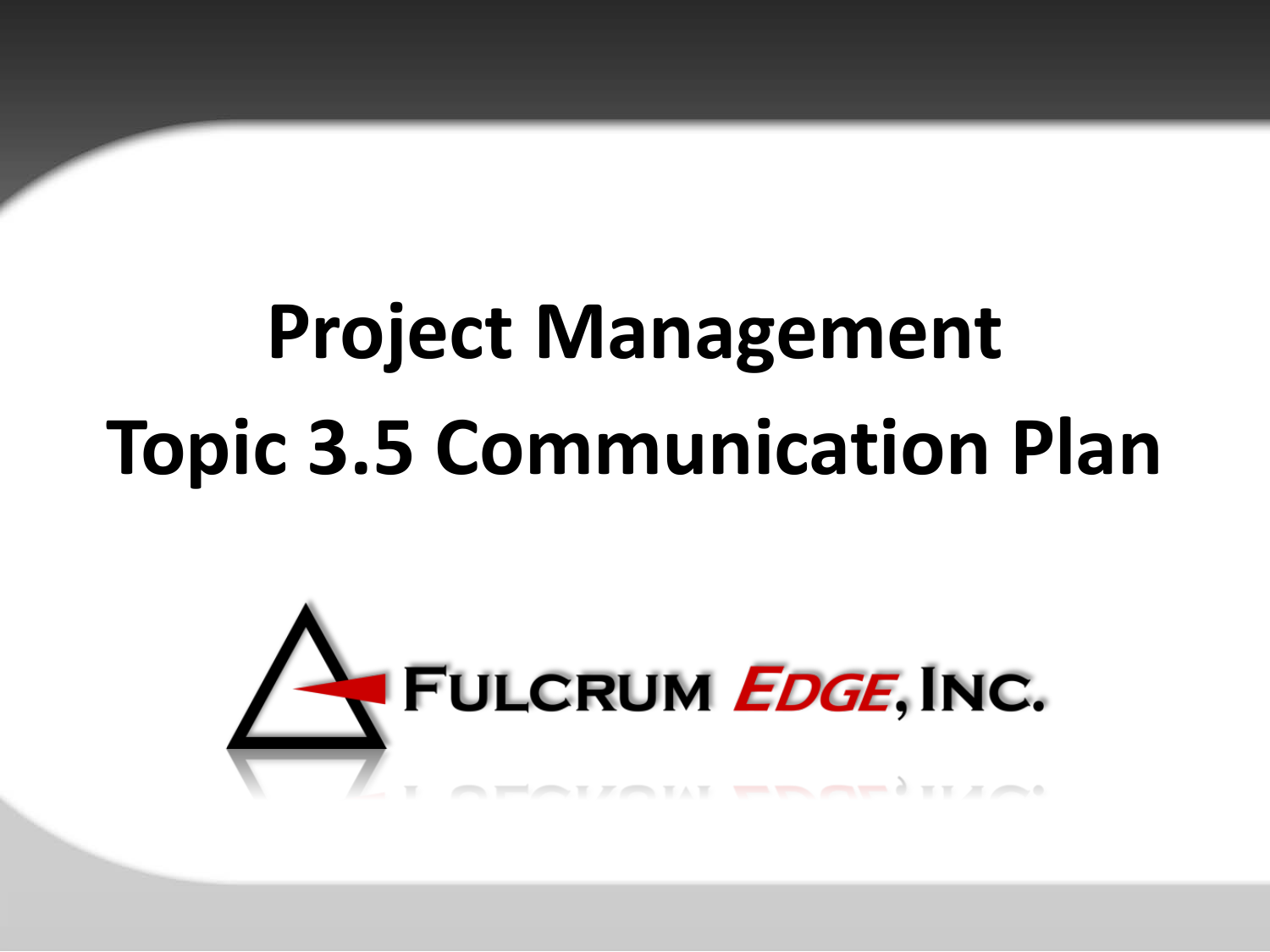### **Communications are Multi-dimensional**



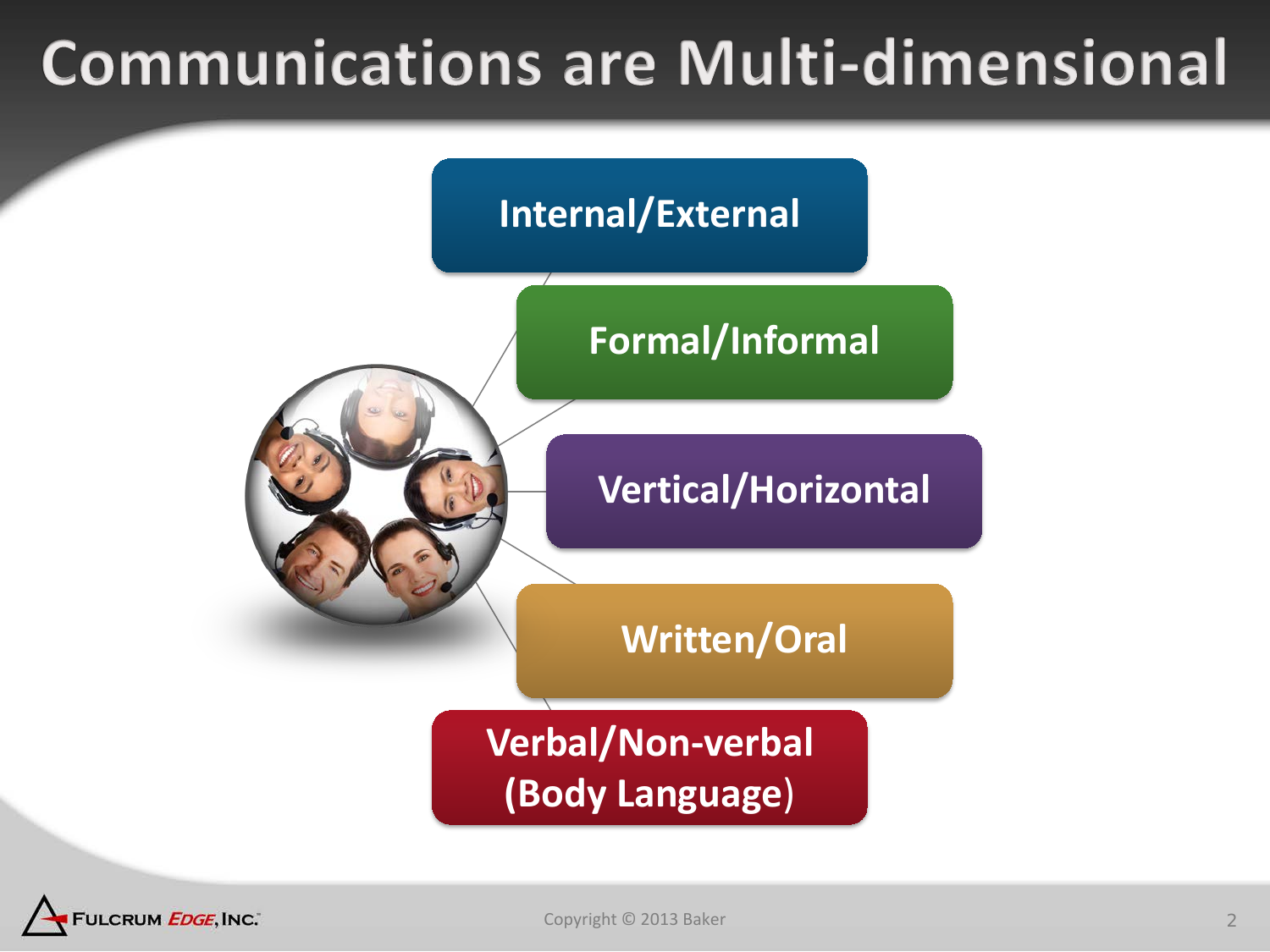### **Common Communication Skills**

**Listening Questioning Educating Persuading Negotiating Fact Finding Resolving Conflict Summarizing/Recapping Identifying Next Steps Setting & Managing Expectations**

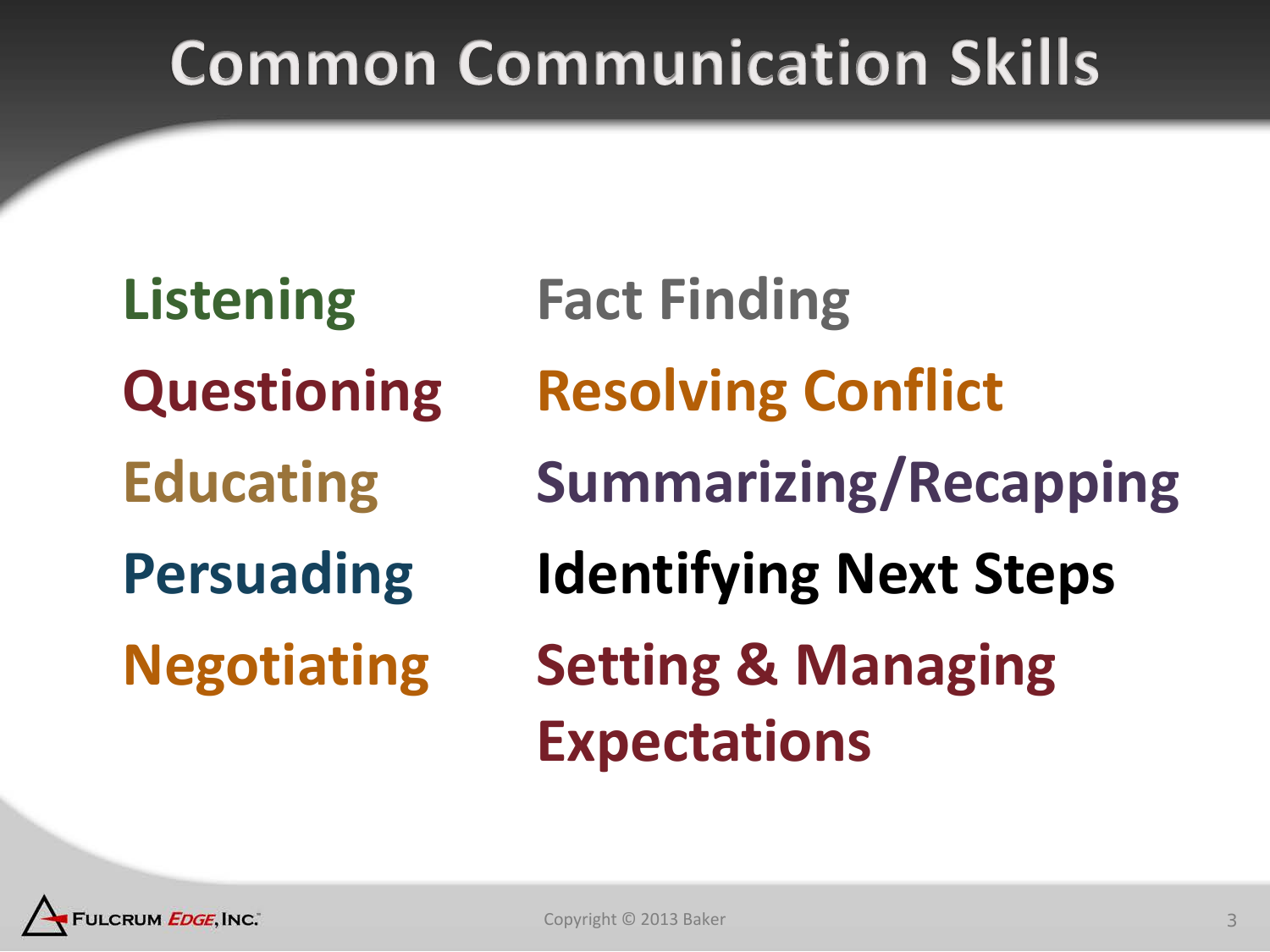### **Oral Communication**

- Body language and tone are important.
- Body language can be used by the listener to give feedback to the speaker.
- Body language can be positive or negative.
- Awareness of cultures and customs is important.
- One must not use offensive remarks.
- Oral communication should be straightforward.
- Timing of oral communication is important.

#### **Most Communication is Nonverbal**

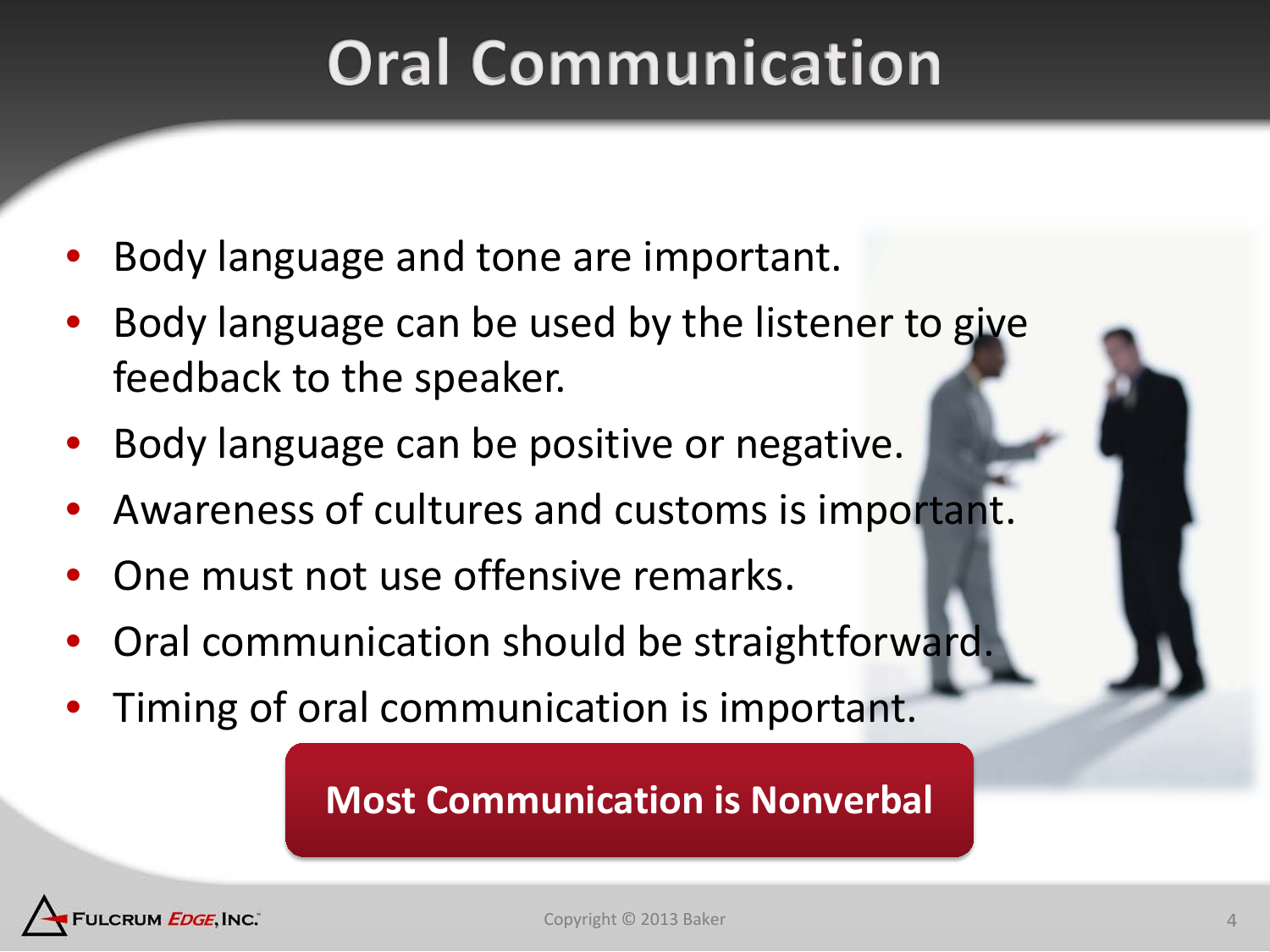# **Listening Skills**

#### **Barriers to Listening**

- Pretending to listen
- **Distractions**
- Bias and closed-mindedness
- **Impatience**
- Jumping to conclusions

#### **Ways to Improve Listening**

- Focus on the person talking
- Engage in active listening
- Ask questions
- Don't interrupt
- Observe Body language

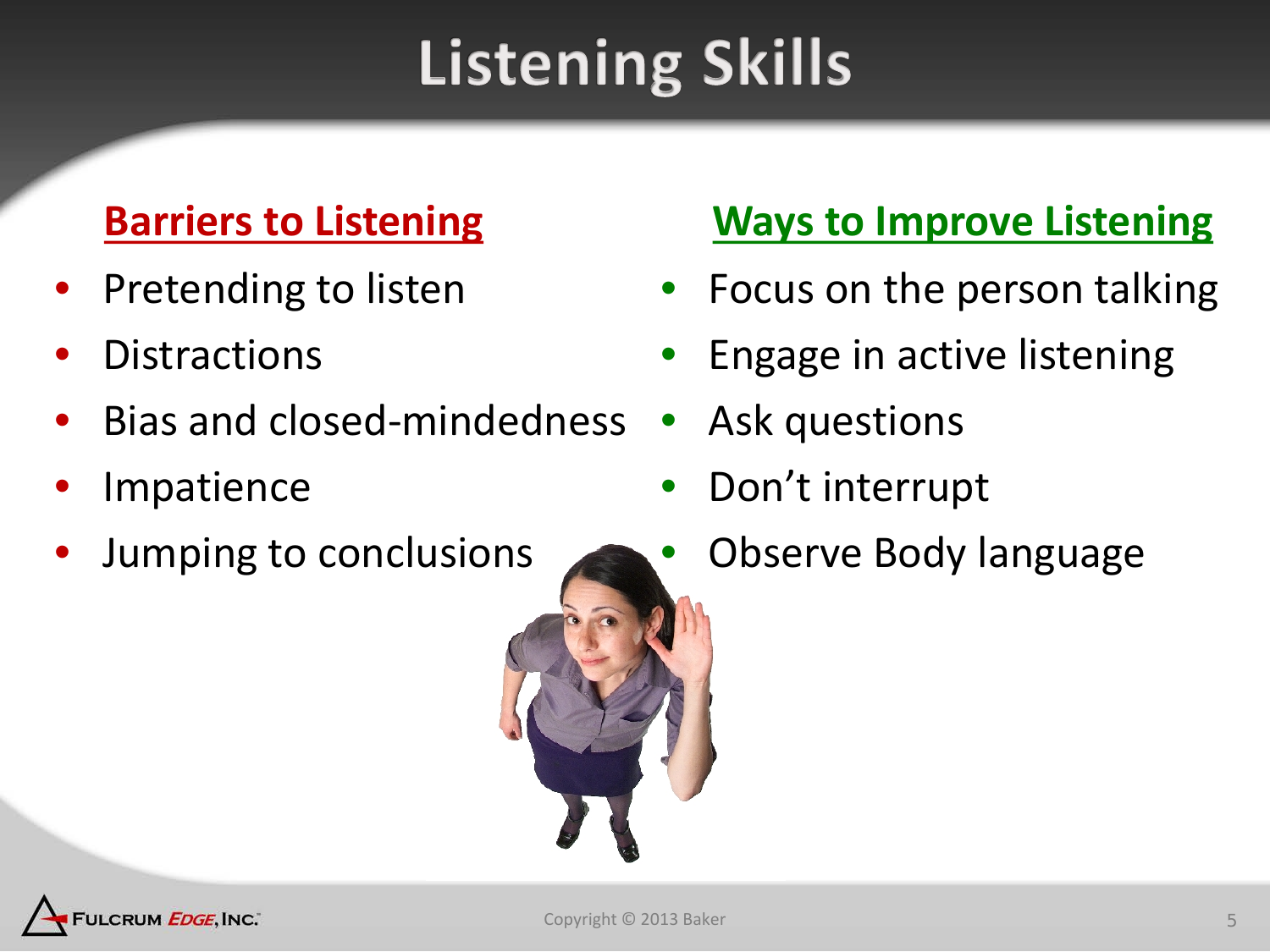### 3.5.1 Simulation



## **Communication Conflict**

#### Learn by Doing Project Management Pages 64-67



Copyright © 2013 Baker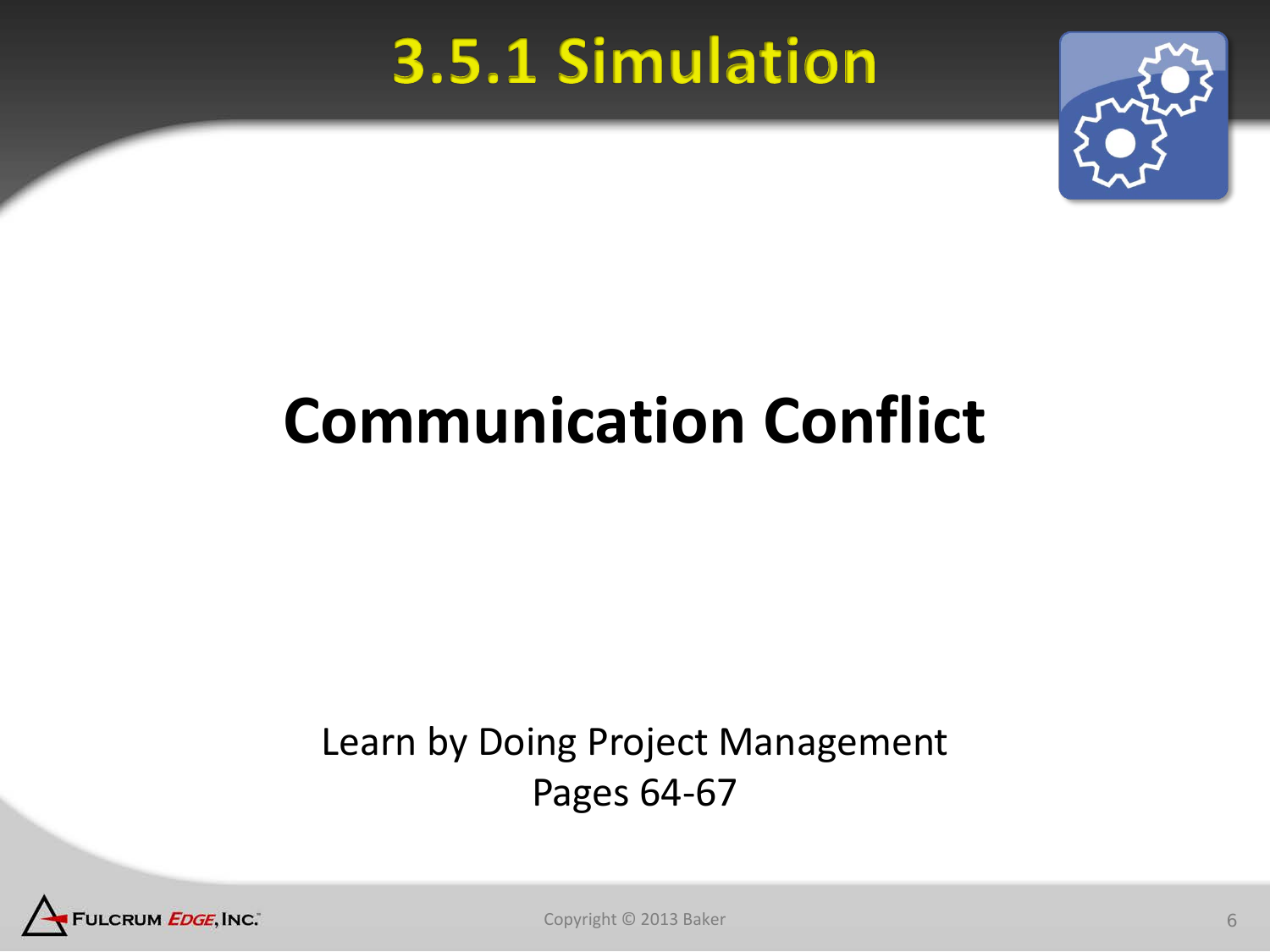### **Written Communication**

- Carried out through internal memos and external letters.
- An efficient way to communicate with a group.
- May be appropriate as a follow-up to a face-to-face conversation or phone call.
- Should be used mostly to inform, confirm, request, and document.
- Should be clear and concise.
- As the document length increases the number of people reading it decreases.



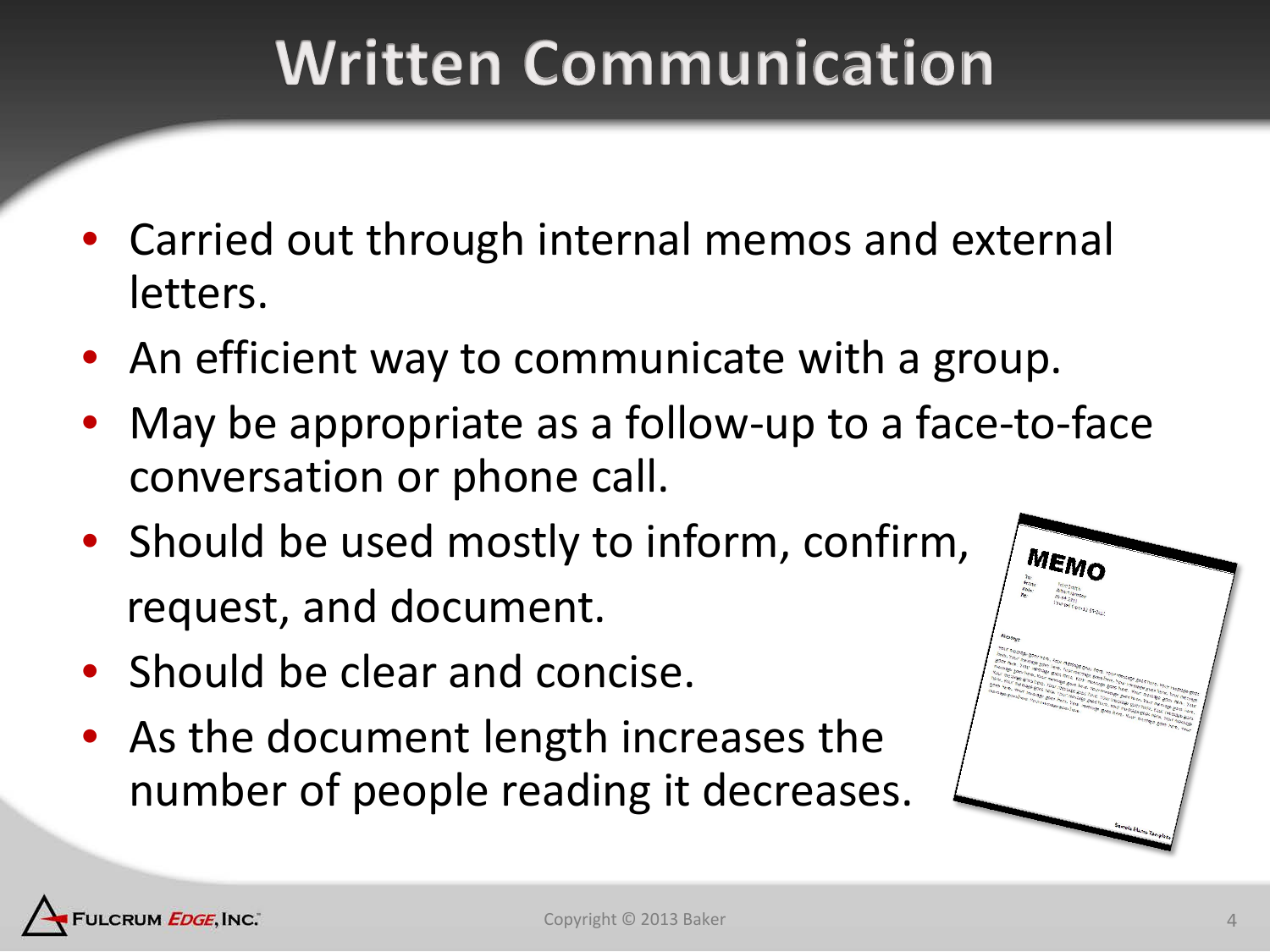### **Stakeholder Identification Involves**

- Identifying people impacted by project
- Documenting their interests and involvement
- Determining their level and authority
- Assessing influence on project and deliverables
- Determining their impact on the project

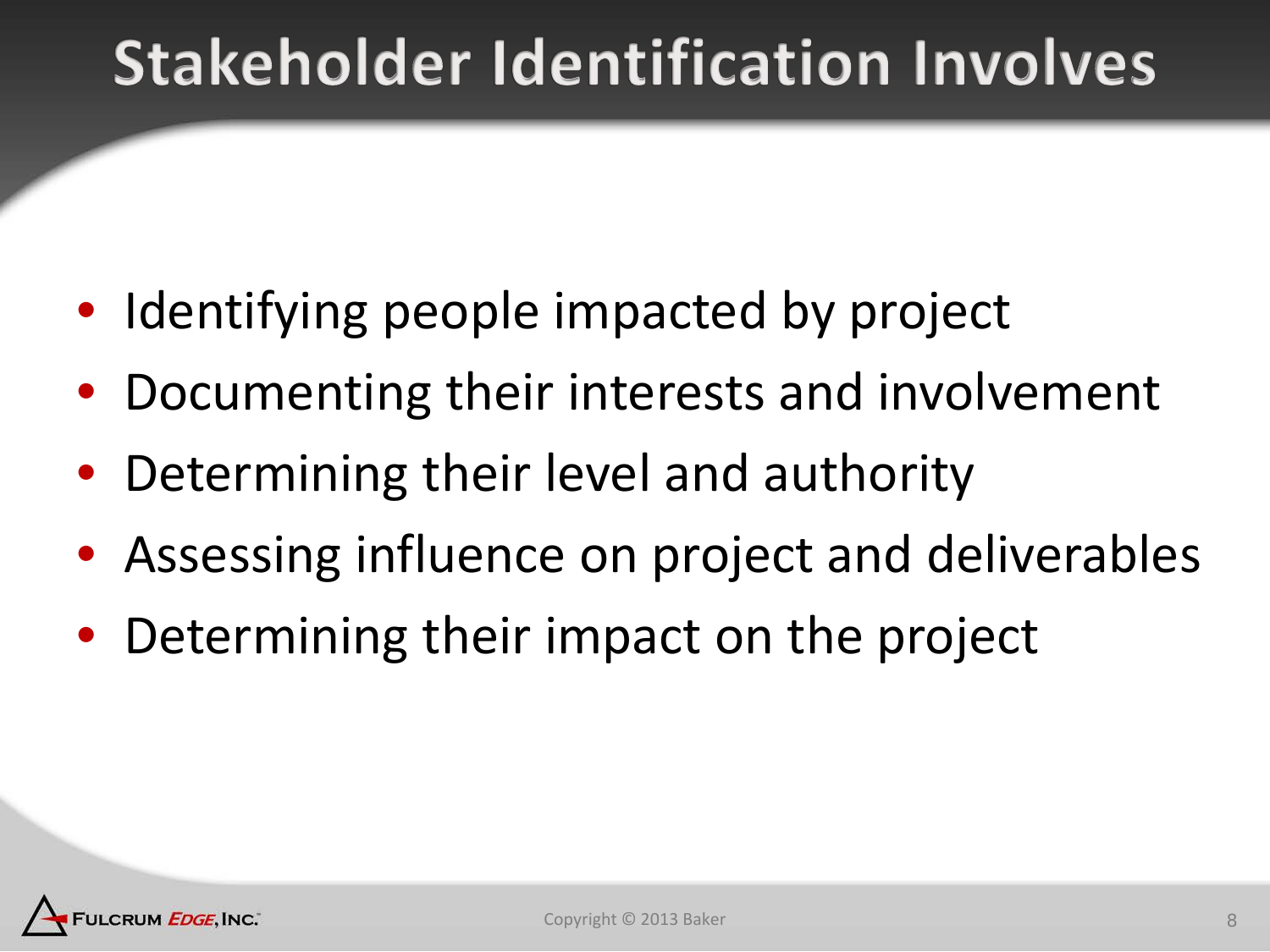### **Stakeholder Analysis 3-Step Process**

### 1. Identify stakeholders

- Stakeholder Register
- 2. Classify based on impact to project
	- Power/Interest Grid Tool
	- Influence/Impact Grid Tool
- 3. Build communication plan to enhance, support and mitigate negatives
	- Stakeholder Analysis Matrix

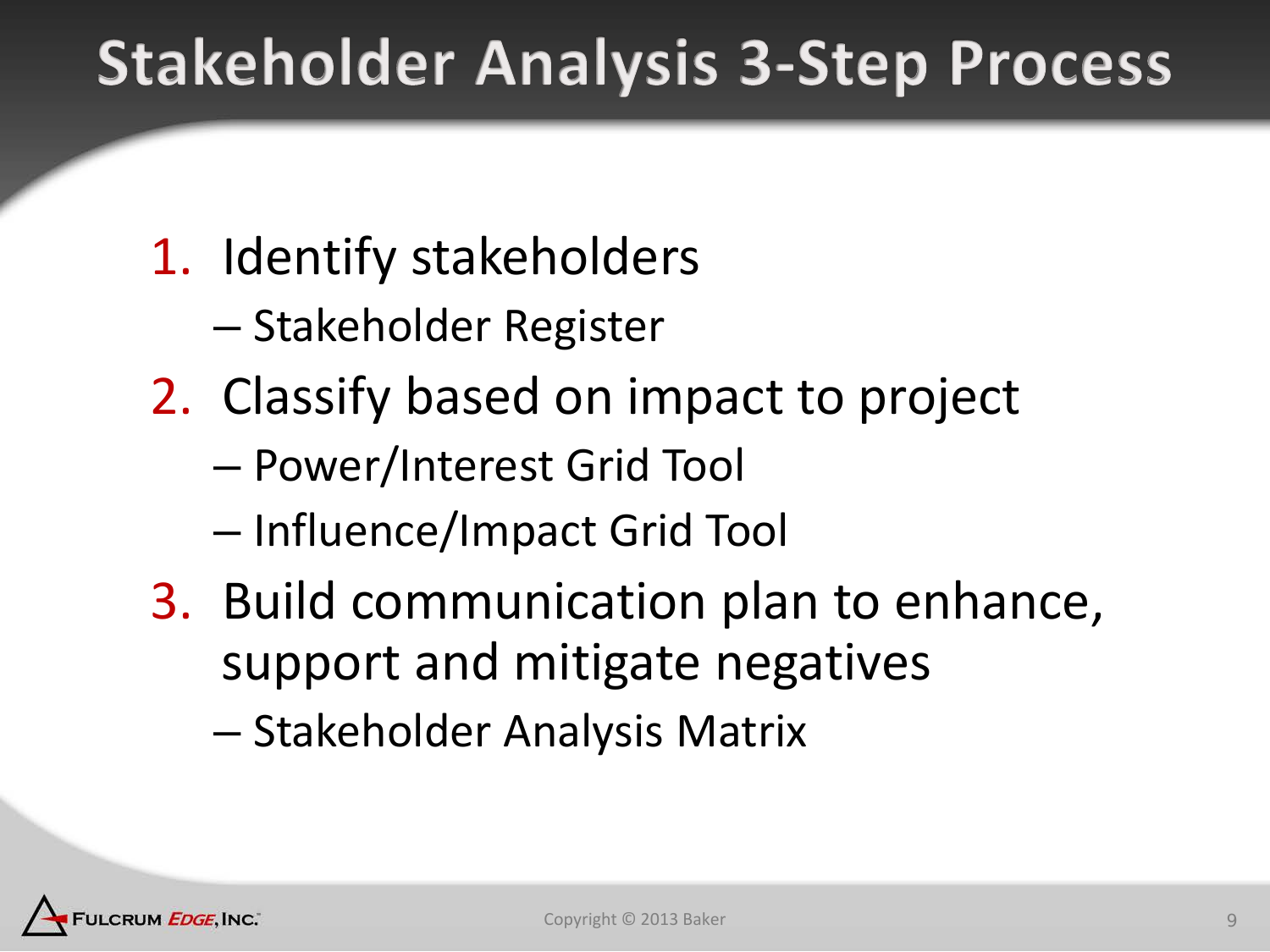### **Communication Plan Elements**

| Owner | Responsible for the communication |
|-------|-----------------------------------|
| Who   | Participants involved             |
| What  | Purpose                           |
| When  | Frequency                         |
| How   | Method & media                    |